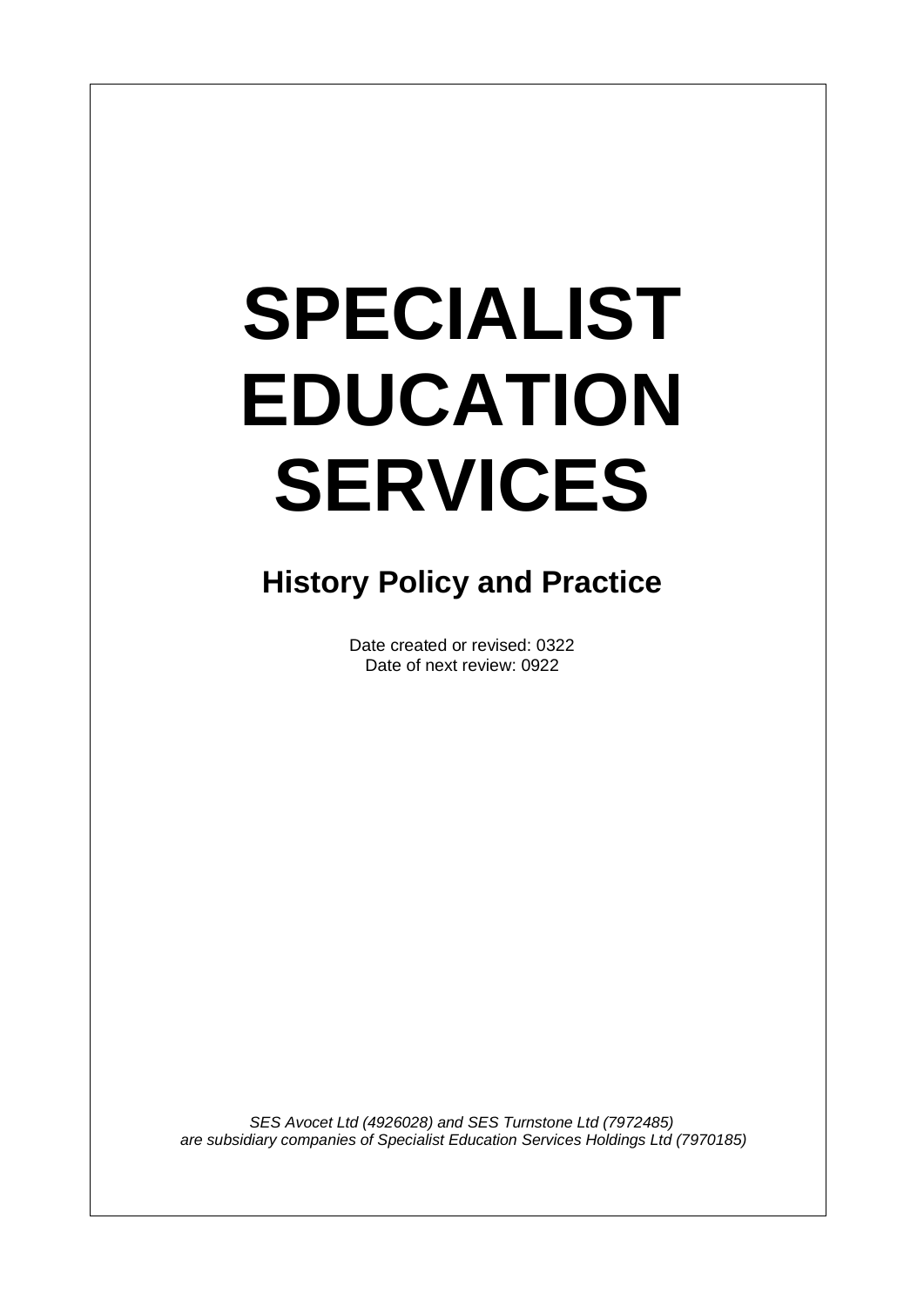# **CONTENTS**

| 1           |                                           | <b>Rationale</b>                                           |    |
|-------------|-------------------------------------------|------------------------------------------------------------|----|
| $\mathbf 2$ | <b>Aims and Objectives</b>                |                                                            |    |
|             | 2.1                                       | History and National Curriculum Aims                       | 2  |
|             | 2.2                                       | History and Reading, Writing, Communication, Maths and     |    |
|             |                                           | <b>Computing Skills</b>                                    | 3  |
|             | 2.3                                       | History and Personal, Emotional and Social Development     | 3  |
|             | 2.4                                       | History and the SEMH (Social, Emotional and Mental Health) |    |
|             |                                           | <b>Dimension</b>                                           | 4  |
| 3           |                                           | <b>History and Key Outcomes</b>                            |    |
|             | 3.1                                       | Enjoy and Achieve                                          | 5  |
|             | 3.2                                       | Be Healthy                                                 | 5  |
|             | 3.3                                       | <b>Stay Safe</b>                                           | 5  |
|             | 3.4                                       | <b>Achieve Economic Well-being</b>                         | 5  |
|             | 3.5                                       | Make a Positive Contribution                               | 6  |
| 4           | The Implementation of History             |                                                            |    |
|             | 4.1                                       | <b>Equal Opportunities</b>                                 | 6  |
|             | 4.2                                       | History as a Cross Curricular Subject                      | 7  |
|             | 4.3                                       | <b>History and Computing</b>                               | 8  |
|             | 4.4                                       | <b>Teaching and Learning Styles</b>                        | 9  |
|             | 4.5                                       | <b>Planning for History Experiences</b>                    | 9  |
|             | 4.6                                       | <b>Presentation of Work</b>                                | 10 |
|             | 4.7                                       | <b>History as an Accredited Subject</b>                    | 11 |
|             | 4.8                                       | Progression in History                                     | 11 |
|             | 4.9                                       | <b>Differentiation</b>                                     | 11 |
|             | 4.10                                      | <b>Assessment and Recording</b>                            | 13 |
| 5           | <b>SMSC and British Values in History</b> |                                                            |    |
|             | 5.1                                       | <b>SMSC</b>                                                | 14 |
|             | 5.2                                       | <b>British Values</b>                                      | 15 |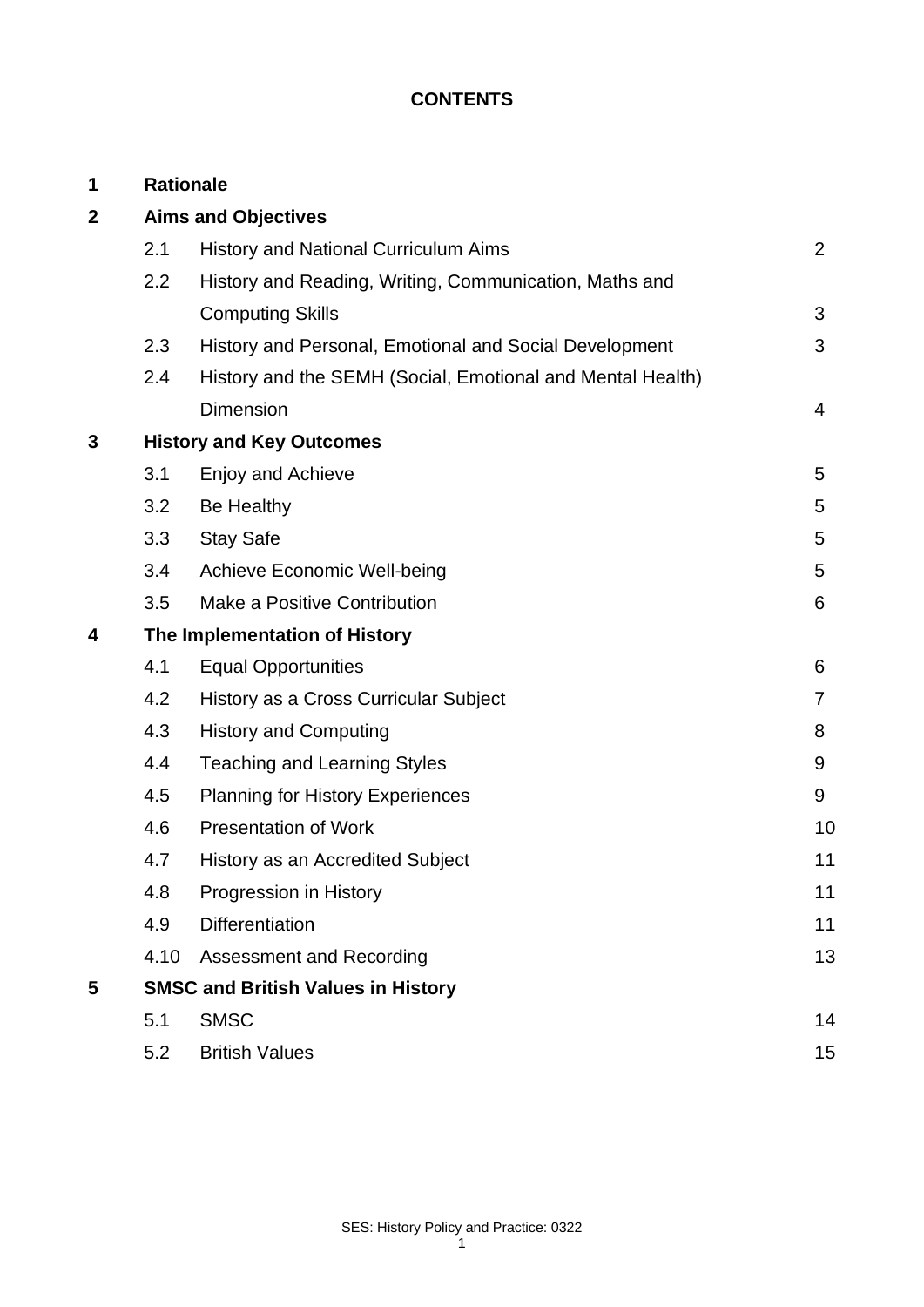# **1. RATIONALE**

This document should be read in conjunction with the Curriculum Intent Statement, which outlines specific issues underpinning the Curriculum approach SES.

The very nature and purpose of the holistic provision at our establishments means that the focus is always on the 'whole child'. This is amplified in the range of documentation, policy and practice that reflects our philosophy of '24hr' learning, coupled with our "no limits' positive psychology.

The intensity of work in this respect, with both the child and where possible, family, is beyond what any child in a mainstream setting, and in many other specialist settings, would experience because of the very purpose and nature of practice at SES.

This document sets out the policy and principles that underpin the whole process of learning across the twenty-four hour learning experience available.

# **2. AIMS AND OBJECTIVES**

The aims and objectives of the SES History curriculum are commensurate with the philosophy and foundations for the teaching of History described in the National Curriculum.

A high-quality history education will help pupils gain a coherent knowledge and understanding of Britain's past and that of the wider world. It should inspire pupils' curiosity to know more about the past. Teaching should equip pupils to ask perceptive questions, think critically, weigh evidence, sift arguments, and develop perspective and judgement. History helps pupils to understand the complexity of people's lives, the process of change, the diversity of societies and relationships between different groups, as well as their own identity and the challenges of their time.

# 2.1 HISTORY AND NATIONAL CURRICULUM AIMS

The national curriculum for history aims to ensure that all students:

- know and understand the history of these islands as a coherent, chronological narrative, from the earliest times to the present day: how people's lives have shaped this nation and how Britain has influenced and been influenced by the wider world
- know and understand significant aspects of the history of the wider world: the nature of ancient civilisations; the expansion and dissolution of empires; characteristic features of past non-European societies; achievements and follies of mankind
- gain and deploy a historically grounded understanding of abstract terms such as 'empire', 'civilisation', 'parliament' and 'peasantry'
- understand historical concepts such as continuity and change, cause and consequence, similarity, difference and significance, and use them to make connections, draw contrasts, analyse trends, frame historically valid questions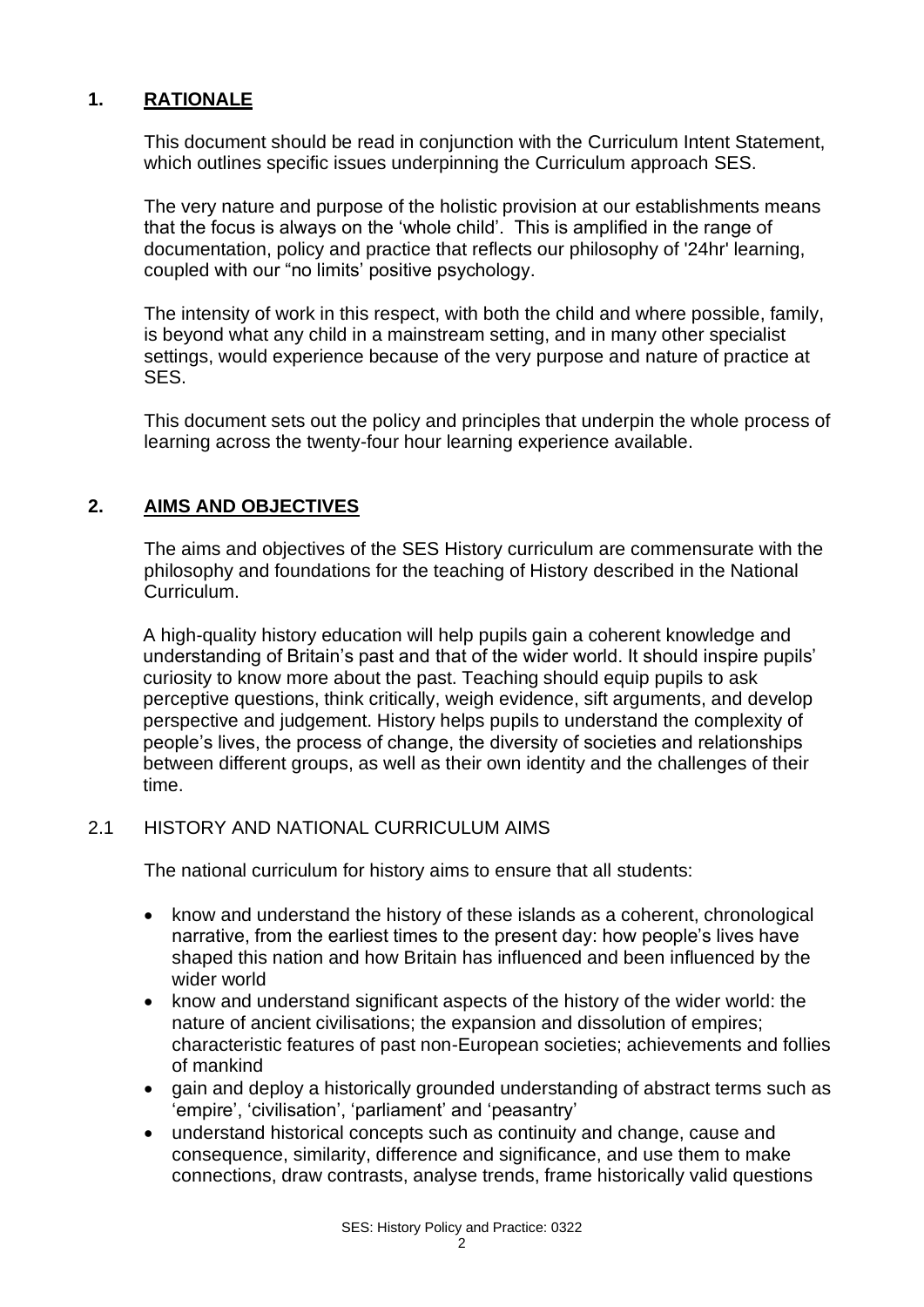and create their own structured accounts, including written narratives and analyses

- understand the methods of historical enquiry, including how evidence is used rigorously to make historical claims, and discern how and why contrasting arguments and interpretations of the past have been constructed
- gain historical perspective by placing their growing knowledge into different contexts: understanding the connections between local, regional, national and international history; between cultural, economic, military, political, religious and social history; and between short- and long-term timescales

# 2.2 HISTORY AND READING, WRITING, COMMUNICATION, MATHS AND COMPUTING SKILLS (RWCM+C)

RDCM+C skills are core elements of English, Mathematics and Computing that provide individuals with the skills and abilities they need to operate confidently, effectively and independently in life, their communities and work. Individuals possessing these skills are able to progress in education, training and employment and make a positive contribution to the communities in which they live and work.

Development of RWCM+C skills is embedded within personalised programmes of study in History. RWCM+C skills within the curriculum are not limited to this subject. The curriculum offers opportunities for RWCM+C skills development in History, which encourages working beyond the Learning Centre and making links to a wide range of learning opportunities. To be effective, RWCM+C skills teaching must be relevant and allow learners to engage with real situations in the real world.

SES aspires to develop learners confidence in RWCM+C skills through History by providing opportunities to:

- read and understand information and instructions, then use this understanding to act appropriately.
- Interpret given information in line with specific learning intention.
- Record evidence of learning in written form of varying formats at appropriate timescales, taking into account individual needs of learners.
- use key terminology to explore and develop knowledge and understanding..
- use verbal communication to effectively develop knowledge and understanding
- to acknowledge listening as integral to developing knowledge and understanding
- to seek opportunities to develop mathematically skills in the areas of using and applying, number, shape, space and measure and handling data.
- to integrate opportunities for a contextualized use of computing applications

# 2.3 HISTORY AND PERSONAL, EMOTIONAL AND SOCIAL DEVELOPMENT (PESD)

Effective planning for PESD in History must ensure that relevant elements are embedded into; individual learning episodes, sequences of work, teaching approaches and learning outcomes. When this is done well, it will build individual confidence and enrich the experiences of learners and support their progress in History while increasing coherence across the curriculum.

SES: History Policy and Practice: 0322 At SES mastery of PESD skills is integral to all aspects of Learning Opportunities through a holistic and cross-curricular approach. We seek to ensure pupils demonstrate that they can develop and then apply their PESD skills in an extensive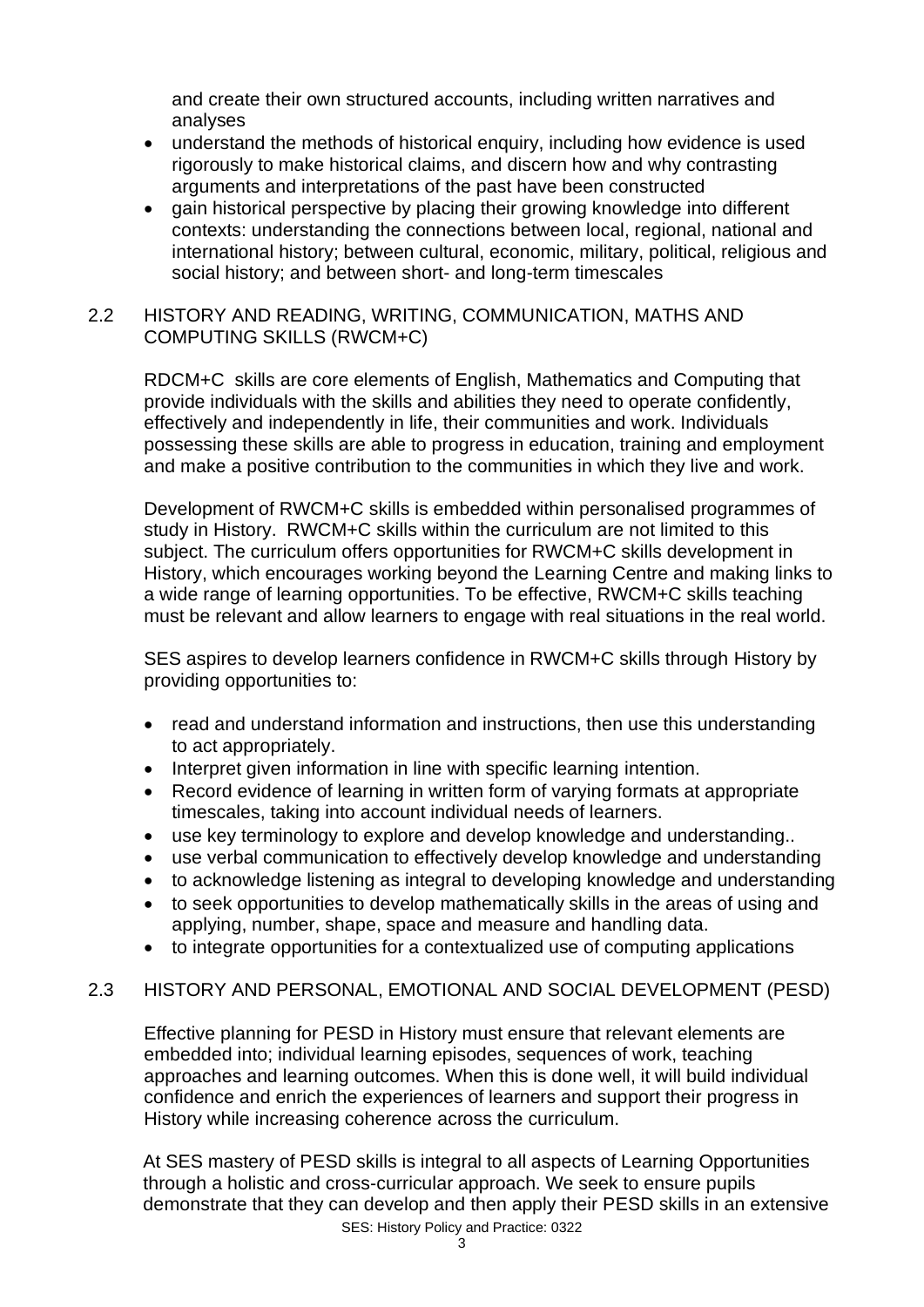range of subject based and real life contexts. In History we promote the consolidation of core PESD skills by structuring learning opportunities to promote development in this area. Progress in PESD is reflected in personalised PESD files and Learning Centre Education Plans.

#### 2.4 HISTORY AND THE SEMH (SOCIAL, EMOTIONAL AND MENTAL HEALTH) DIMENSION

Many of the students coming to our establishments may well have had difficult experiences with History, either in the way it has been taught or in the way they have received the teaching. Their low self esteem and poor self image as learners, coupled with their learned avoidance behaviours often used for self protection against the risk of failure, mean that they may never have experienced the excitement and satisfaction of success in History.

Our aim is to provide experiences that will improve the child's self esteem allowing him to develop confidence and at the same time enjoy success in areas of endeavour specific to the subject.

History can and should:

- fire children's curiosity and imagination, moving and inspiring them with the dilemmas, choices and beliefs of people in the past.
- help children develop their own identities through an understanding of history at personal, local, national and international levels.
- help them to ask and answer questions of the present by engaging with the past.
- help them find out about the history of their community, Britain, Europe and the world.
- help them develop a chronological overview that enables them to make connections within and across different periods and societies.
- help them investigate Britain's relationships with the wider world, and relate past events to the present day.

This can be an extremely useful process for youngsters with SEMH needs insofar as it helps them find a sense of place and time at both the micro and macro level of their lives. It can help them understand their place in the wider cultural identity of their country and the world, leading them to a greater understanding of the diverse and sometimes difficult lives others have lived.

*History with its flickering lamp stumbles along the trail of the past, trying to reconstruct its scenes, to revive its echoes, and kindle with pale gleams the passion of former days.*

Winston Churchill

#### **3 HISTORY AND KEY OUTCOMES**

These key outcomes are a useful vehicle to conceptualise a holistic approach to children's needs*.*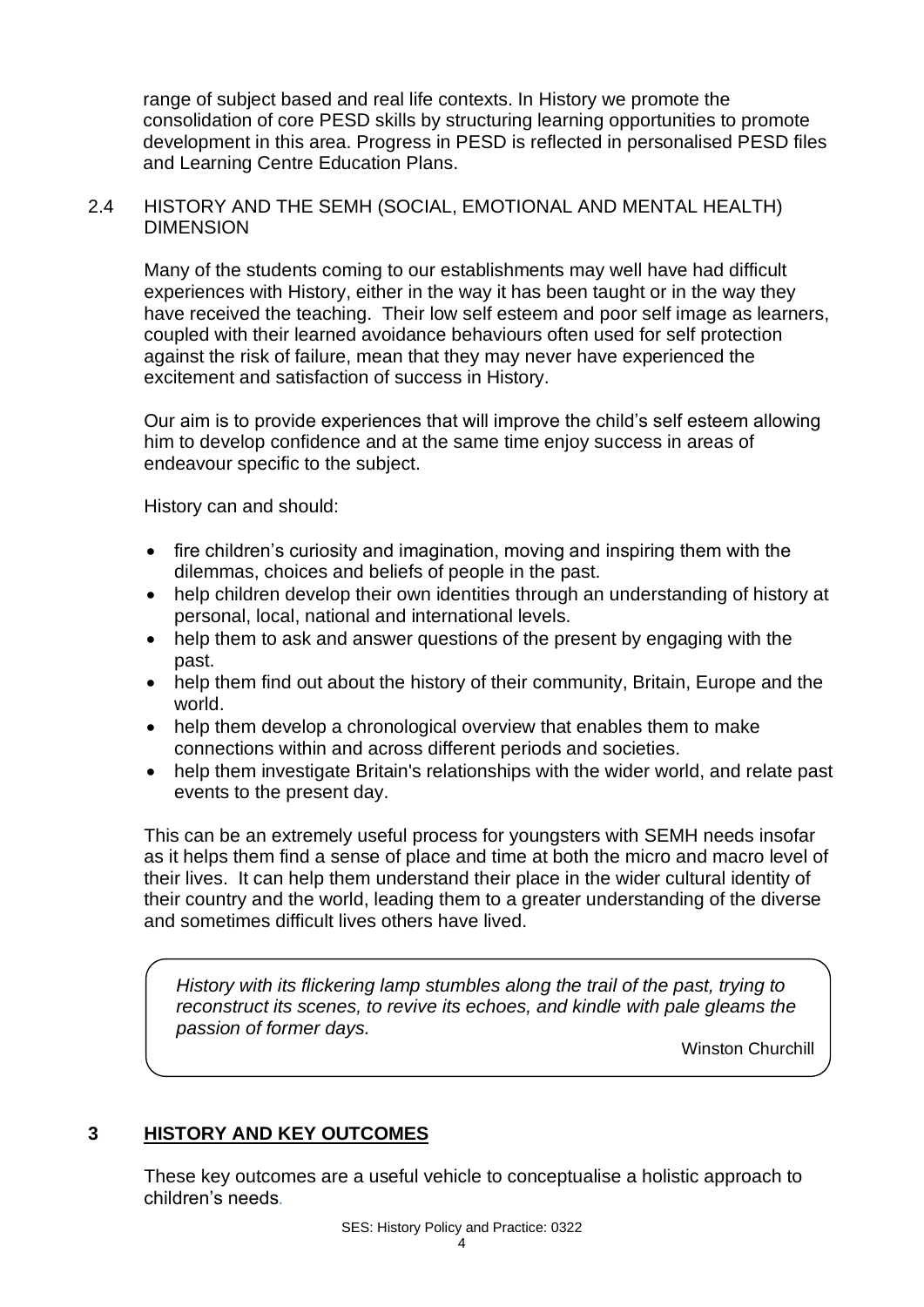# 3.1 ENJOY AND ACHIEVE

For many pupils, history is fun. Pupils enjoy studying and learning about key events, individuals and developments in history, and they value the richness and variety of narratives from the past. Pupils appreciate the opportunities provided by a range of approaches to learning, including fieldwork, visits to museums, galleries and historical sites, the use of ICT and investigating real historical questions and issues; especially where they are able to make links and connections with their own lives.

Pupils appreciate the opportunities that history gives them to express themselves, whether in response to less familiar viewpoints and experiences, or in presenting their own ideas and opinions to readers and listeners.

Pupils value the ways in which history helps them to achieve across the curriculum, and in the world outside school, by developing their abilities to communicate clearly and effectively, to solve problems, and to work in teams.

#### 3.2 BE HEALTHY

History provides valuable insights into public and personal health issues and their impacts on everyday life now and in the future. History contributes to pupils' mental and emotional health by acknowledging their value as individuals with personal histories and histories linked to their communities.

Consideration of historical controversies, in which there are often no 'right' answers, helps pupils at a time when they may be dealing with complex issues in their own lives – for which there are also often no 'right' answers. Learning about value systems from other times and places helps pupils to put current values, expectations and pressures in perspective.

#### 3.3 STAY SAFE

Pupils learn to stay safe, not only through understanding risk and developing safe working practices while conducting fieldwork and other investigations, but also through exploring ideas, issues and events from the past when people have not been safe.

History gives pupils the confidence to question things and not take them at face value. It provides pupils with the skills to examine the validity of what they read or are told, and to challenge it on grounds of evidence or reasoned analysis. Being aware of bias and inaccuracies when they are exploring sources and discussing situations and dilemmas helps them make the right choices to stay safe.

#### 3.4 ACHIEVE ECONOMIC WELL-BEING

History plays a central role in contributing to young people's long-term economic wellbeing by giving them knowledge and critical understanding of events, values and beliefs that will help inform their lives as working adults. So, for instance, history helps pupils to 'read between the lines' when interpreting media stories, to discern the contexts of domestic and global issues, and to understand the stories of the different communities in which they will live and work.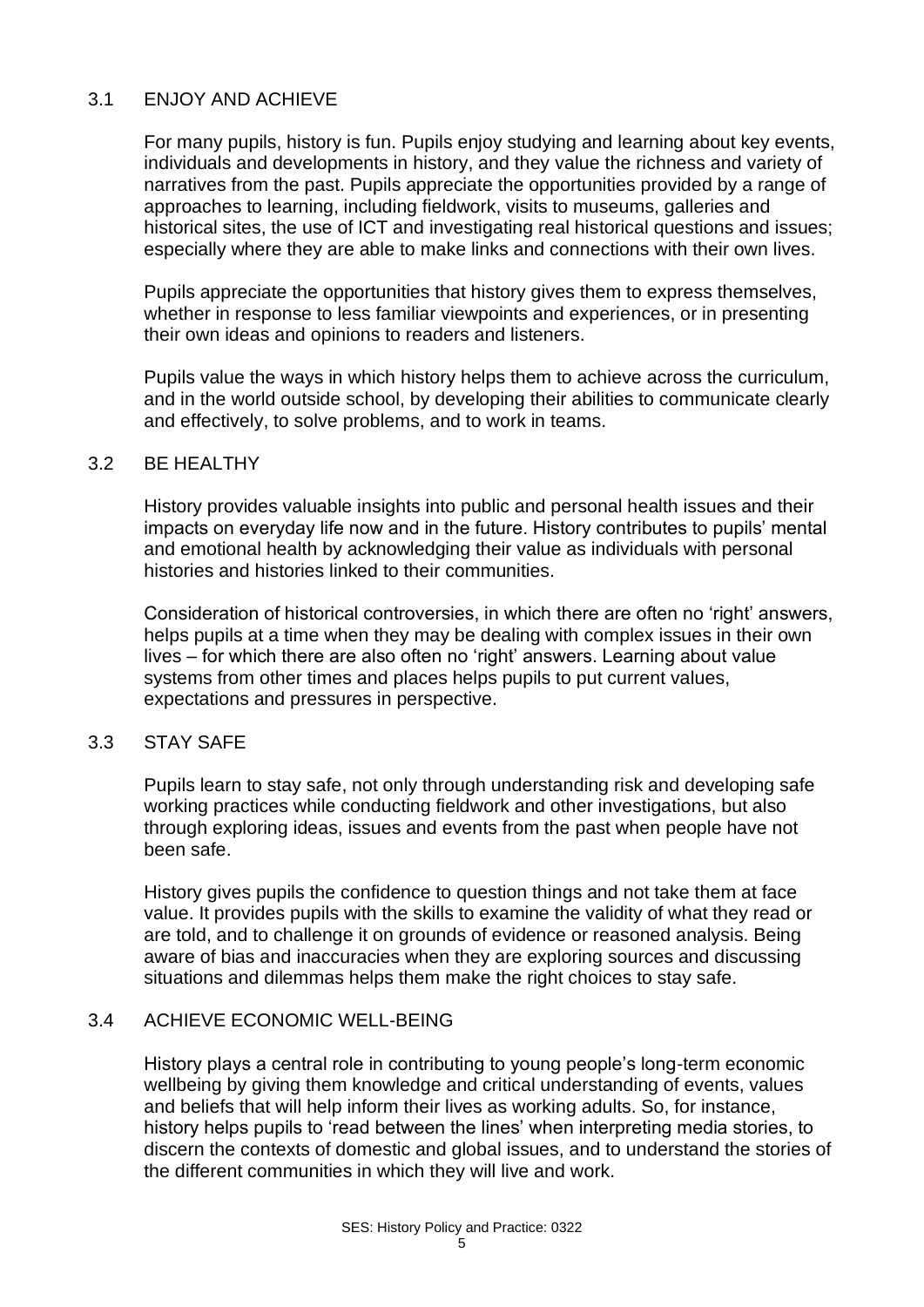History is also important in developing the literacy and communication skills essential in many jobs. The subject encourages young people to be adaptable and to suggest informed and creative solutions to real world issues. Pupils are able to plan and prepare to put their views and ideas across for maximum effect, and to work effectively in groups. In addition, history develops pupils' ability to engage in critical research – to evaluate evidence, identify and analyse different interpretations of events, and to substantiate any arguments and judgements they make. All these are skills and attributes valued by employers.

# 3.5 MAKE A POSITIVE CONTRIBUTION

History provides many opportunities for pupils to get involved and to contribute positively by working collaboratively, most obviously as part of group discussions. Another key aspect of making a positive contribution is involvement in the community. In history pupils have opportunities to work outside the classroom, for example when studying an aspect of local history or learning about the work of museums, galleries, archives and historic sites.

# **4 THE IMPLEMENTATION OF HISTORY**

SES recognises, but is not limited to, the common framework provided by the structuring of History within the National Curriculum.

# 4.1 EQUAL OPPORTUNITIES

SES is committed to ensuring that all students are treated with equality of regard.

This will involve:

- Providing equality of opportunity in the History curriculum in an attempt to maximise the potential of each individual pupil.
- Treating as of equal value the different needs, interests and abilities of individual students.
- Through their experiences within history pupils should have respect for others and the idea that all should be treated as equals.

In pursuing this policy with regard to individual students, there are four categories of difference between groups of students, in which it is generally acknowledged that 'treatment as equals' may be problematic and for which it is therefore important to have specific policies. These are:

- Racial/Cultural differences
- Social-class differences
- Ability differences
- Gender differences

#### 4.1.1 Racial/Cultural Differences

It is vital that staff avoid any racial bias or stereotyping with respect to the particular individuals who are from ethnic-minority backgrounds and that they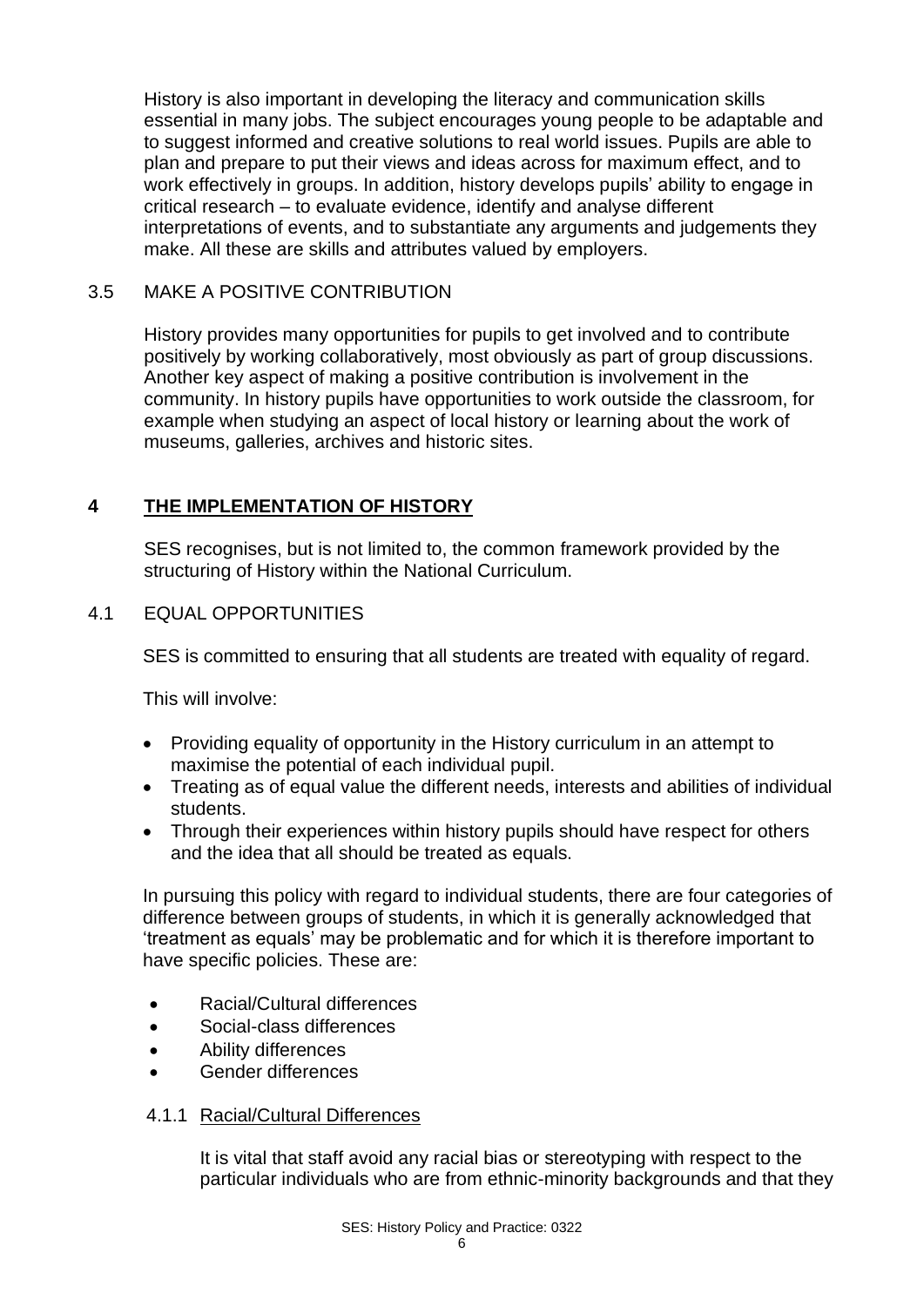are alert to and willing to challenge any such discrimination or stereotyping by students.

#### 4.1.2 Gender Differences

Equal opportunities in terms of participation are carefully considered, however, issues of prejudiced attitudes and stereotyping towards the opposite sex can be in existence and can potentially be magnified in our environments, especially given the contextual background and past experiences of our young people.

Staff should therefore be aware of this and should be willing to challenge any such discrimination or stereotyping by students. Furthermore such risks can be mitigated through planned teaching strategies.

#### 4.1.3 Social Class Differences

Staff should be aware of making assumptions about student's levels of knowledge and opportunities for acquisition of knowledge whatever their background.

#### 4.1.4 Ability Differences

SES establishments are resourced such that students receive a highly individualised curriculum based on their Portfolio of Achievement and Needs. Implicit in this is a response to differing levels of ability.

It is also important that protected characteristics as defined in the SES Equality and Diversity Policy are considered when planning and implementing teaching practice to ensure equal opportunities. This policy should therefore be read in conjunction with the SES Equality and Diversity Policy and Practice document and the DfE guidance around our equality duty.

#### 4.2 HISTORY AS A CROSS CURRICULAR SUBJECT

It is important to stress the inter-relationship of history with many other areas of the curriculum and with aspects of learning, communication and social functioning beyond the Learning Centre day. At Avocet House every aspect of its operation is viewed as a potential vehicle for building upon children's knowledge, understanding and skills. All staff need to be skilled at finding unobtrusive ways of supporting cross-curricular links through taking advantage of the total living experience without this intruding on the naturalness of domestic living.

Cross-curriculum dimensions provide important unifying areas of learning that help young people make sense of the world and give education relevance and authenticity. They reflect the major ideas and challenges that face individuals and society.

Dimensions can add a richness and relevance to the curriculum experience of young people. They can provide a focus for work within and between subjects and across the curriculum as a whole, including the routines, events and ethos of the school.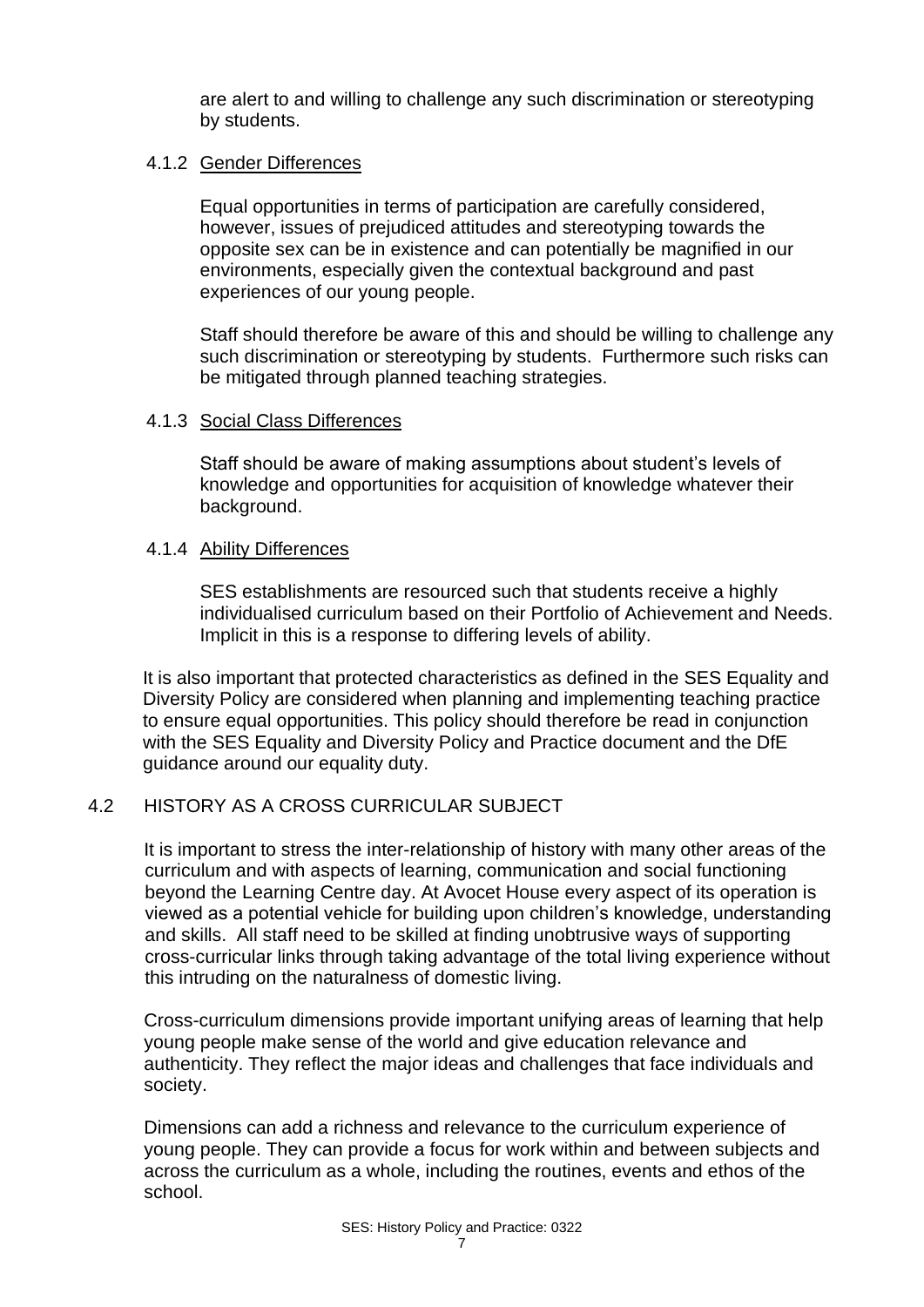Cross-curriculum dimensions include:

- identity and cultural diversity
- healthy lifestyles
- community participation
- enterprise
- global dimension and sustainable development
- technology and the media
- creativity and critical thinking

#### 4.3 HISTORY AND COMPUTING

Computing is incorporated as an integral element into all aspects of the curriculum. (See Computing Policy and Practice document). Computing plays a fundamental role in enriching and enabling curriculum delivery.

Computing helps students learning in history by providing quick and effective access to large quantities and a variety of types of information. It can help them to investigate, organise, edit and present information in many different ways.

Computing therefore supports and enhances many of the processes in the development of students' historical knowledge, skills and understanding.

Using Computing skills can help students to:

- access, select and interpret information
- recognise patterns, relationships and behaviours
- model, predict and hypothesise
- test reliability and accuracy
- review and modify their work to improve the quality
- communicate with others and present information
- evaluate their work
- improve efficiency
- be creative and take risks
- gain confidence and independence

In history, Computing can help students:

- access historical sources and critically evaluating them
- classify information, and organise and communicate ideas effectively
- focus directly on the different characteristics of sources
- handle data
- use the internet and multimedia resources to access historical sources
- use the internet and multimedia applications to present and communicate ideas
- use e-mail to exchange views and ideas with their counterparts in other schools or in different countries
- use a flexible and timesaving resource
- respond to different stages in their writing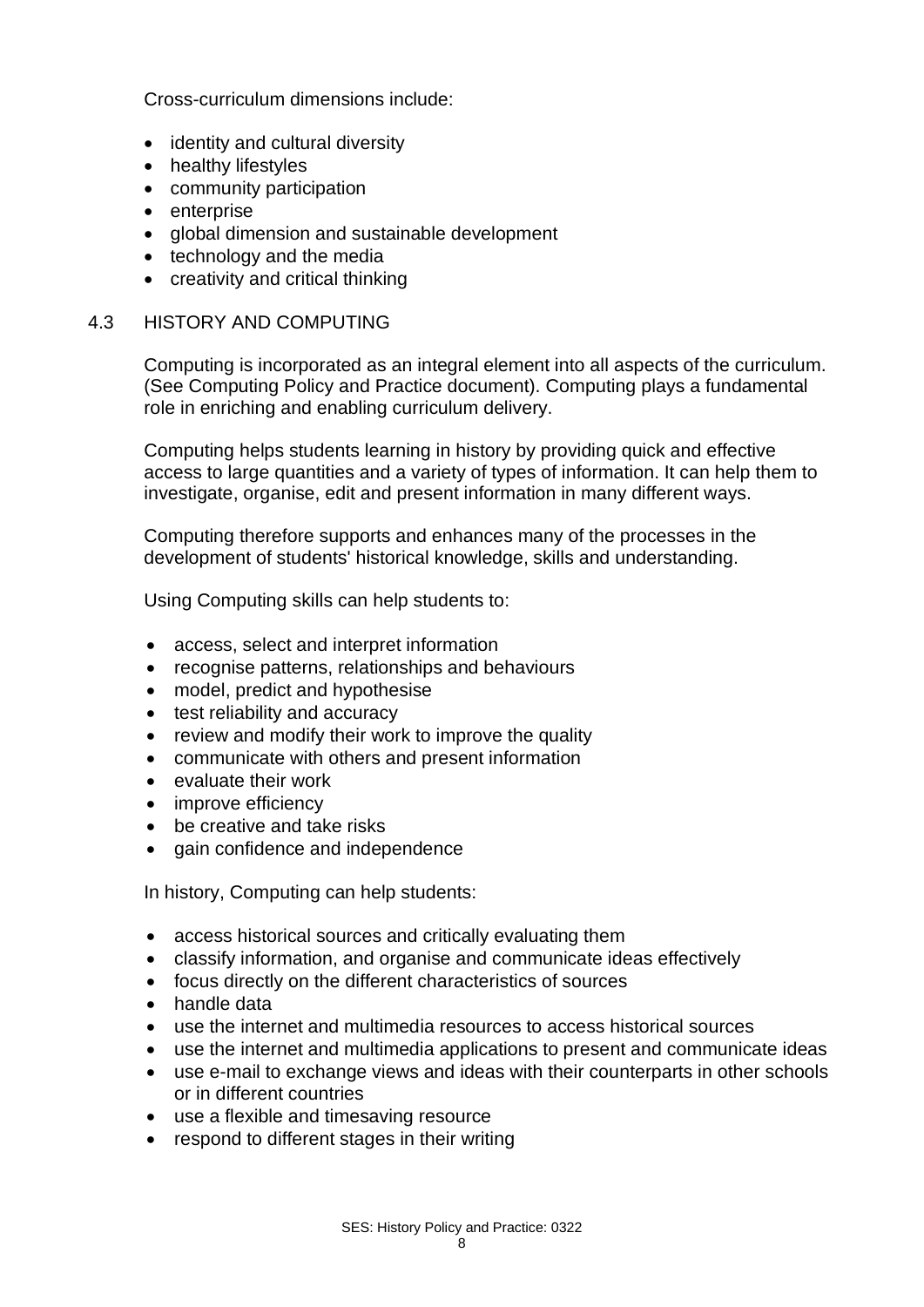# 4.4 TEACHING AND LEARNING STYLES

Key elements of teaching methods in History are:

- knowledge imparted by the teacher,
- fieldwork,
- creative activities related to elements of the topic,
- question and answer,
- individual and group enquiries,
- use of a range of media presentation.
- use of ICT/video/DVD
- use of a variety of printed and textual material,
- role play and drama,
- discussion and debate,
- story telling,
- visits to museum and historic sites,
- use of artefacts/photographs,
- use of family history/eye witness accounts,
- use of maps.

Approaches to learning will to a greater or lesser extent involve an enquiry method:

- asking questions and possibly forming hypotheses,
- planning investigations,
- finding, collecting and recording information,
- analysing and interpreting information,
- drawing conclusions,
- evaluating and organising information.

Activities that enhance student skills and experience are:

- discussion and debate with the teacher
- writing including narrative, analysis, explanation and description
- communication/presentation of findings in a variety of ways to the group or a wider audience
- tasks which develop knowledge, skills and understanding;
- activities should be balanced between activities which are short in duration and those which have scope for development over an extended period;
- activities should, where appropriate, use students' own interests or questions;
- activities should, where appropriate, involve both independent and co-operative work;
- activities should encourage students to become confident in the use of a range of media and equipment;
- activities should encourage students to become confident in the use of a range of materials available through ICT.

# 4.5 PLANNING FOR HISTORY EXPERIENCES

The planning of History is guided by, but not limited to, the National Curriculum Framework for History.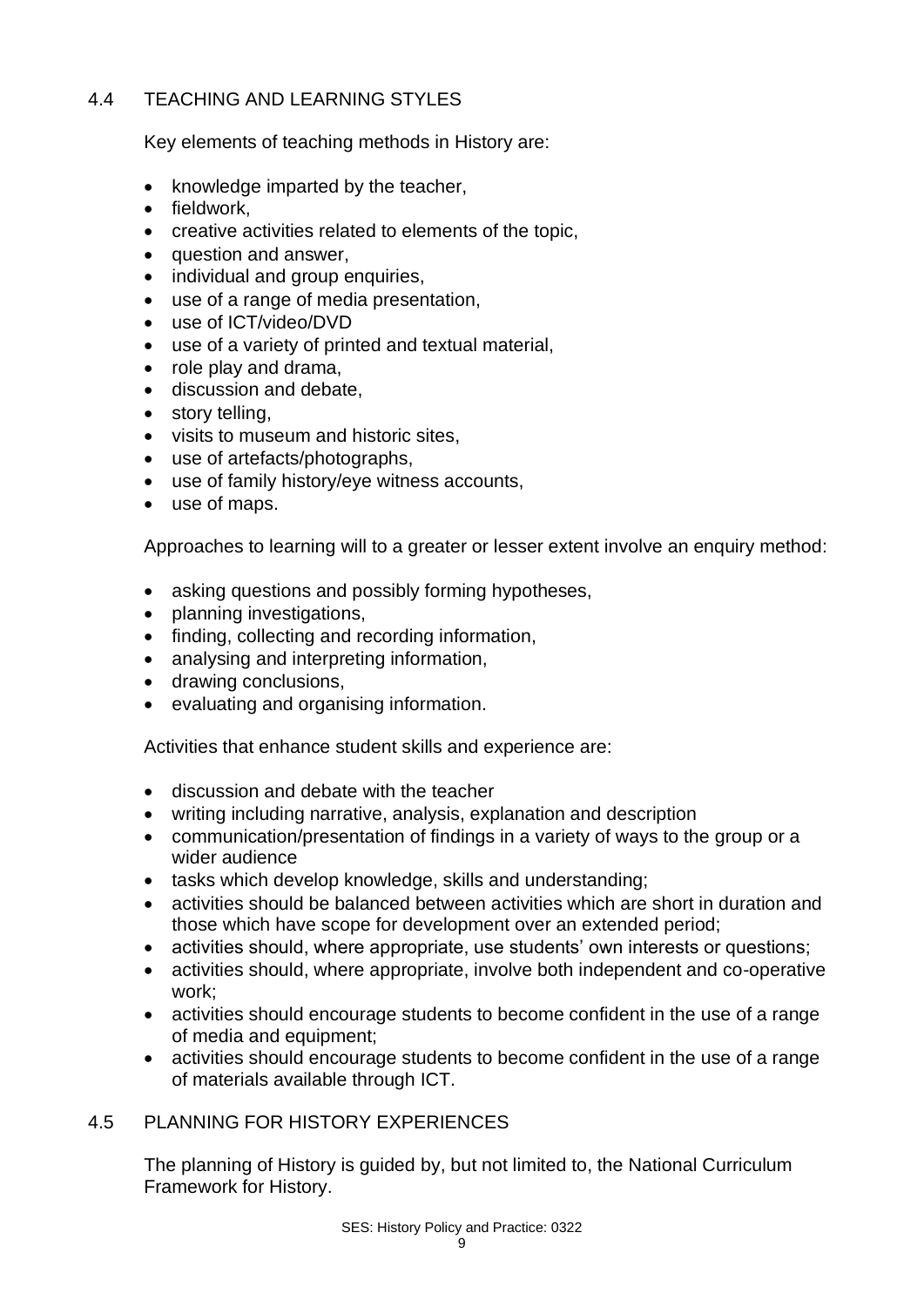Planning for History will take a variety of forms for which personalised learning episodes and units of work will include:

- Individual work
- Group Work
- Classroom based learning
- Extended learning in the wider community

#### 4.5.1 Learning Outside the Classroom

SES supports and endorses the Learning Outside the Classroom initiative as its principles and philosophy match the SES Vision Statement. We believe that every young person should experience the world beyond the classroom as an essential part of learning and personal development, whatever their age, ability or circumstances.

The use of places other than the classroom for teaching and learning often provide the most memorable learning experiences and help us to make sense of the world around us by making links between feelings and learning. They stay with us into adulthood and affect our behaviour, lifestyle and work. They influence our values and the decisions we make. They allow us to transfer learning experienced outside to the classroom and vice versa.

Students can benefit from well-organised visits, community activities and getting involved in wider learning projects (such as helping to organise information, reviewing policies and providing peer support). As students progress, work placements and visits help shape their decisions about future opportunities.

All children and young people have the opportunity to participate in both focused field trips and extended residential weeks, throughout a range of local and national locations. In addition to the social and personal benefits, these offer real life historical knowledge and experience which can be developed in context.

#### 4.6 PRESENTATION OF WORK

At SES we believe presentation of work is vital aspect of creating a positive and stimulating environment and in enhancing student motivation and self-esteem. Presentation of work can take a wide variety of forms ranging from:

- Written format
- Recording (oral and photographic)
- Displays
- Through us of computing and digital media
- Through witness statements created pupils and adults

Adults at SES, are expected to make a professional judgement with regards to each individual pupil's aptitude and ability in terms of facilitating presentation of work. We seek to continually implement our 'No Limits' thinking in the way we facilitate presentation of work ensuring feedback is given to support young people's continual progress in this area.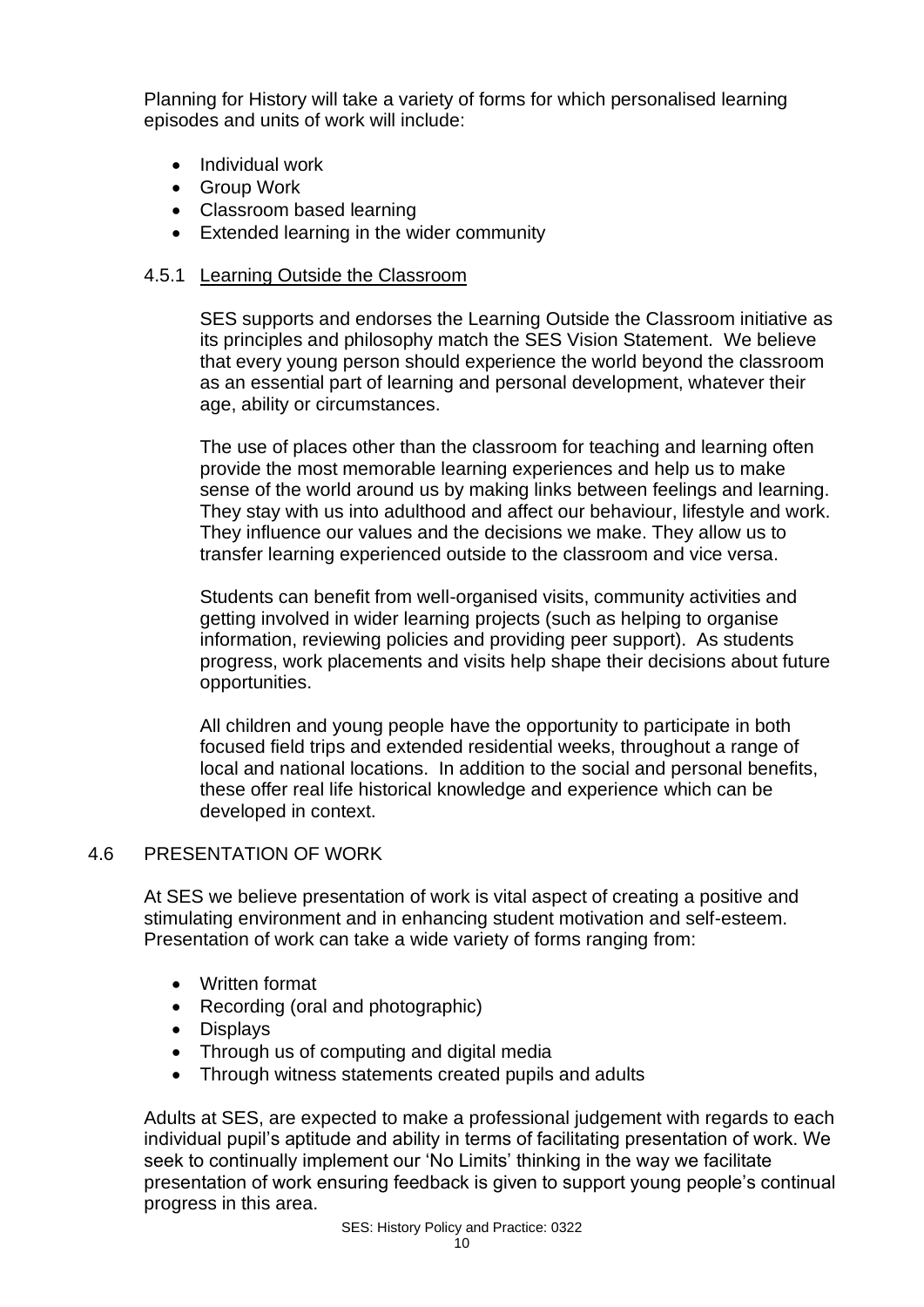# 4.7 HISTORY AS AN ACCREDITED SUBJECT

Accreditation in History is available for individual students through either GCSE or Entry Level, depending on ability and interest. Due to our personalised approach to learning, chronological age is not seen as a barrier to accreditation opportunities.

#### 4.8 PROGRESSION IN HISTORY

Progression includes:

- a steady acquisition of new skills, knowledge and understanding
- moving from familiar to unfamiliar contexts
- meeting needs which demand more complex or difficult solutions
- students' awareness of their growing capabilities in history be it knowledge or skills
- consolidation of skills in a range of contexts

Students should develop and consolidate the following:

- a gradual extension of content, increasing complexity, greater awareness and understanding
- a progression from the use of more generalised historical knowledge to the application of abstract ideas
- opportunities to apply skills, knowledge and understanding in a range of relevant contexts.
- an appreciation of artefacts/texts and sources which are familiar and unfamiliar and which increase in complexity as abilities develop.
- use of information technology in open and closed research work.

#### 4.8.1 Continuity

In order to build on the experiences of every child at our establishments there is continuity in the framework of the History NC programme of study, with students expected to know, apply and understand the matters, skills and processes specified for each key stage. The latest National Curriculum has significantly reduced the prescribed content, and due to the personalisation of learning at SES, progress and outcomes are not determined by academic year of age. Decisions about where students are taught on the framework relates to their starting points, maturity, capability and personal interests.

At SES, across both SES establishments, we are continually evolving a 'fit for purpose' assessment framework to support staff in planning for progress, and to ensure an effective, consistent and quantifiable measure of student progress.

#### 4.9 DIFFERENTIATION

Students at Avocet House will clearly differ in ability and teaching should take account of this by providing a range of learning situations and approaches. In addition the philosophy of Avocet House is such that personalised learning is a cornerstone.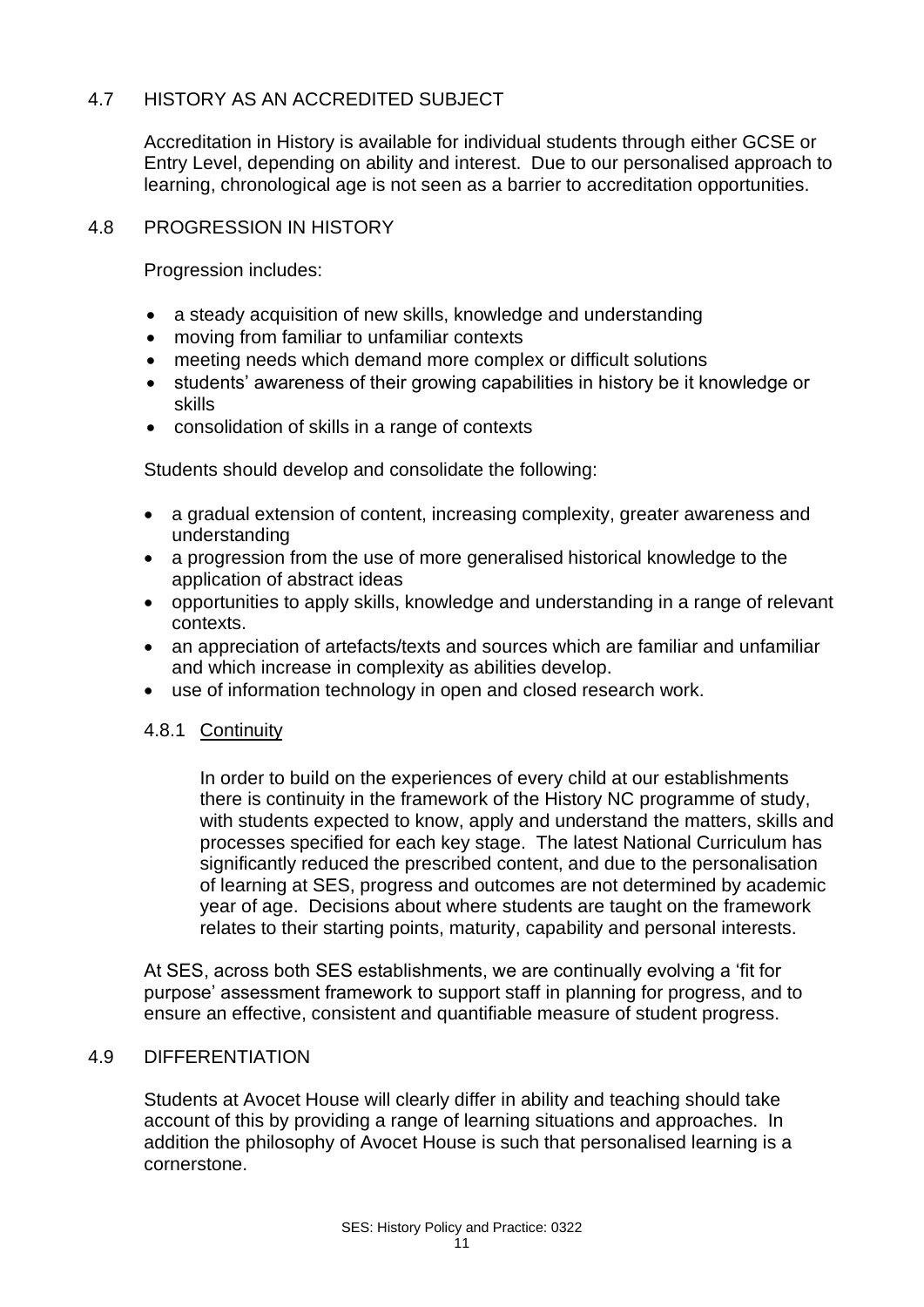Differentiation is a process not a single event. This process involves recognising the variety of individual needs within a group, planning to meet those needs, providing appropriate delivery and evaluating the effectiveness of the activities in order to maximise the achievements of individual students.

History provides wide opportunities for differentiation by:

- Input
- Resource
- Task
- Support
- Outcome
- Response

In planning for our students the following factors should be considered:

- Activities should build on what our students already know and can do
- Our students need immediate and regular encouragement, praise and reward
- The activities should be broad enough to allow scope for development and not prevent more able students from extending their learning
- The work should be pitched at the age, maturity and ability of the group and/or individual
- Tasks should be differentiated according to individual student needs
- Consider the balance between group activities and individual differentiated tasks for specific students

To achieve this, clear attention should be given to the following:

- A range of appropriate equipment
- Using a variety of teaching methods to elicit a particular response
- Organising the group in different ways appropriate to particular objectives
- Setting open-ended tasks so that students can respond at their level
- Issuing different 'challenges' to different students
- Providing extension work for students with greater ability
- Allowing time for individual diagnosis, teaching and feedback.

The method of assessment and reporting should provide feedback, which is appropriate to students of differing abilities. It should aid their future learning by providing knowledge but should also give them support and encouragement. More specifically, the teacher should consider:

- Resources reading levels and ease of use
- Availability of a range of media/software
- Availability of a range of support equipment
- Where ICT is being used, simplified software guides
- Provision of a variety of tasks to cover the main content area
- Take account of time available to support individuals/group
- Other adult/student support
- Student/student support e.g. pairing
- Various ways of praising achievement
- Use of visual prompts to support learning

#### SES: History Policy and Practice: 0322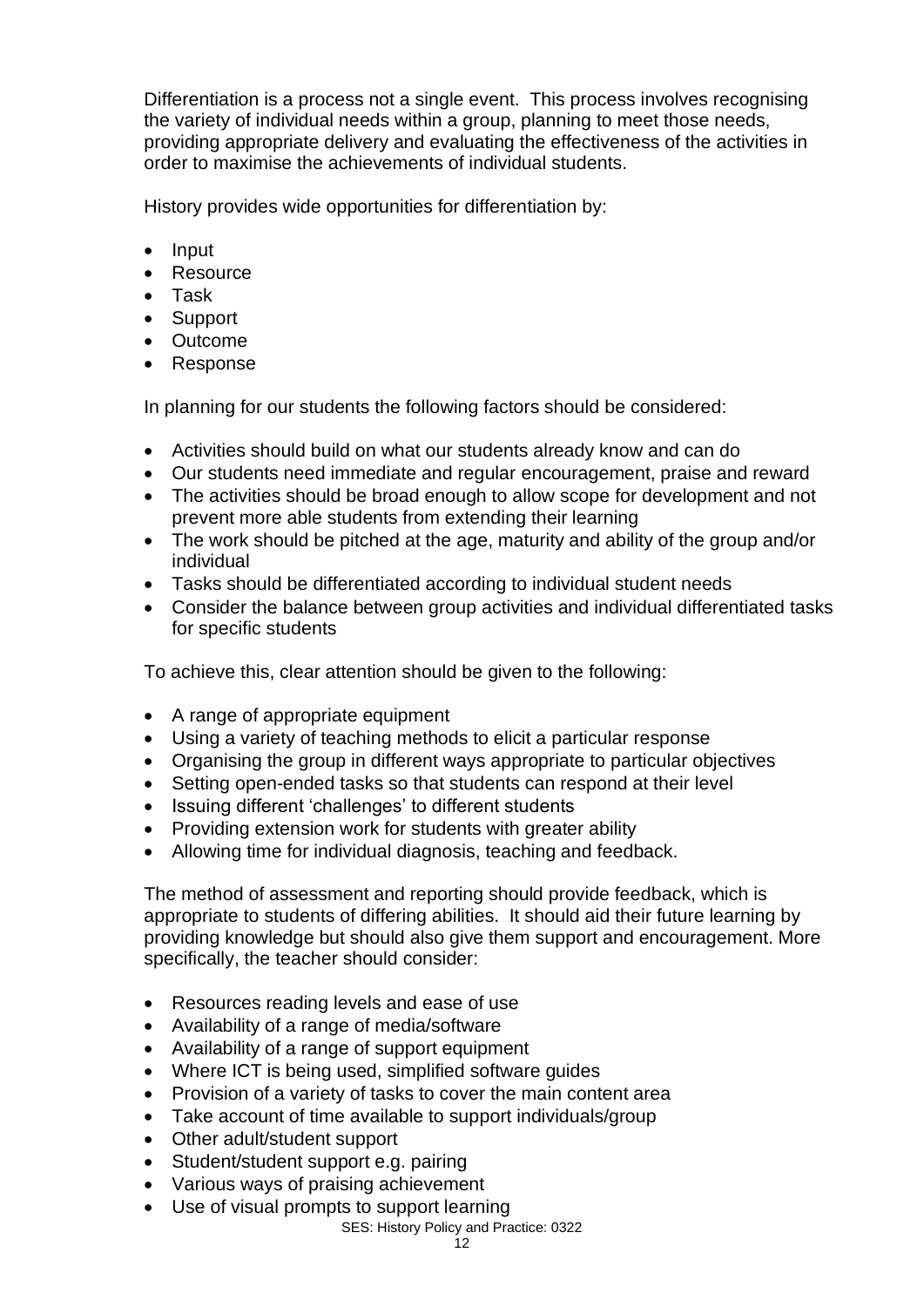# 4.10 ASSESSMENT AND RECORDING

Assessment is part of an ongoing process that informs future planning and subsequent learning. All assessments should take account of:

- Skills, knowledge and understanding acquired
- The contexts of the activity
- The purpose of the activity

Effective formative and summative assessment:

- is embedded in planning, teaching and learning
- requires a shared understanding of learning objectives and success criteria between teacher and learner
- draws on evidence of learners' achievement and progress from a wide range of contexts within and beyond the classroom
- values information that teachers retain in their heads, as well as concrete evidence produced by learners
- is based on evidence generated in the course of continuous teaching and learning, engagement with learners through observation, discussion, questioning, and review and analysis of work
- helps to shape and refine future teaching and learning, and to personalise the experience of individual learners
- provides the basis for discussions with learners themselves, their parents/carers and with other professionals about their strengths, areas for development and future learning targets
- is the foundation upon which periodic assessment can be based
- recognises and celebrates learners' progress in the light of their previous performance and motivates them to improve further
- promotes independence and self-motivation
- develops the capacity for peer and self-assessment among learners.

Assessment is a continuous process and testing and accreditation are built in at various stages of a students development.

Any system of evaluation and assessment should:

- Identify what has been taught and learnt
- Monitor students progress continually
- Monitor students progress in cross-curricular elements
- Establish students' needs as a basis for further planning and teaching.

Student involvement in the assessment and evaluation process is critical.

Evidence can be gleaned from:

- Observing
- Questioning and listening
- Discussion
- Written work, audio and video tape recording, drawings, charts, etc.
- Specific assessments tied to curriculum materials.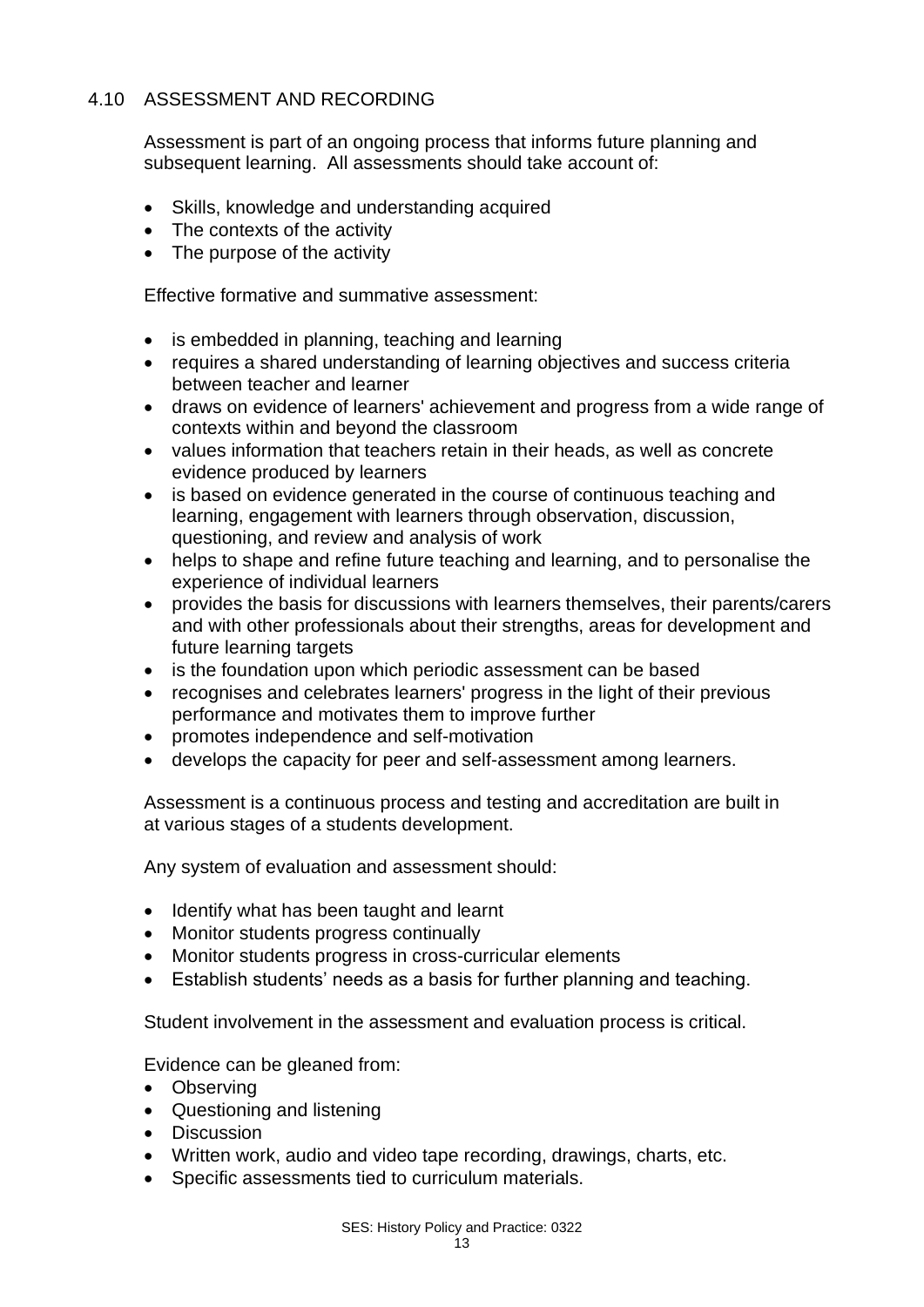# 4.10.1 The marking of students work

Teachers' responses to students' work should be positive, encouraging, sympathetic, honest and appropriate. Marking should be completed in a pragmatic way, as appropriate to the needs of the student and whenever possible completed in their presence. Further areas of study can then be negotiated with the student.

- Students should be made aware of the assessment criteria being employed, particularly before tackling new situations and subsequently when marking work
- Students should, as a result of the interaction, be aware of the next steps in their learning
- It is sometimes useful for students to respond to each others work

#### 4.10.2 Record Keeping

Records are kept in the form of long term planning (Curriculum Overview), Medium Term Planning (unit objectives) and short term planning (detailed planning of learning episodes). A record of progress is evident in the ongoing feedback (verbal and written) between adult and pupil. Where appropriate an evidence base is collated for an episode of learning this can take various forms e.g.files, exercise books, scrap books, digital media files

# 4.10.3 Individual Programmes

- The Portfolio of Achievement and Needs of each student will inform the global priority targets to be addressed for the child.
- More detailed educational objectives will be identified by Learning Centre staff and students, and negotiated targets reached.
- Targets set will be specific, measurable, attainable, realistic and time related.
- Targets will always be compatible with the requirements of the National Curriculum and/or Portfolio of Achievement and Needs

# **5 SMSC AND BRITISH VALUES IN HISTORY**

At SES we believe the development of SMSC and promotion of British values, should be embedded within all areas of teaching and learning across both the school and residential setting. This policy should be read in conjunction with the Spiritual, Moral, Cultural and Social Policy and Practice document and the British Values Policy and Practice document.

#### 5.1 SMSC

At SES we develop SMSC in many aspects of the curriculum through ensuring opportunities for SMSC development are extensive and frequent. These opportunities are reflected in planning documents as well as in outcomes for pupils.

Examples of SMSC development within History are: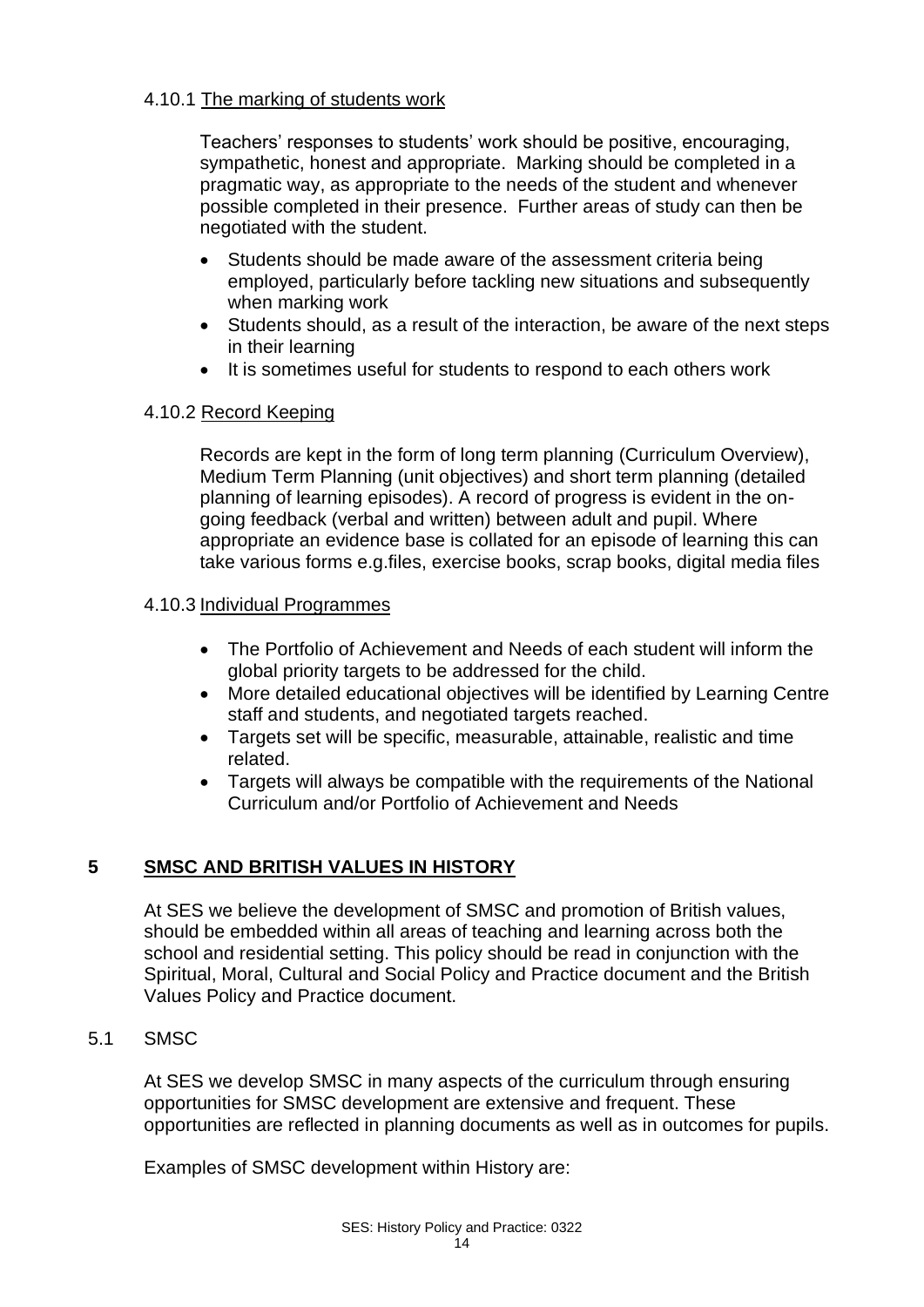# **Spiritual**

- Independent research time, allowing pupils to enquire and expand their knowledge base.
- Pupils are encouraged understand their own place in history and time.
- Pupils are encouraged to express their thoughts and feelings when reading writing and communicating.

#### **Moral**

- A variety of topics can be explored with historical dilemmas being discussed.
- Tasks are designed to support pupils in questioning and discussing issues such as right and wrong.
- Pupils are encouraged to explore moral and ethical themes within the contexts of their own personal history.

#### Social

- In History teamwork and cooperation can be promoted through a range of learning activities.
- Pupils are offered the opportunity to develop their argument and debating skills within History.
- Pupils are offered the opportunity to explore real life issues and discuss ideas and themes, which relate to them.
- Independent and self-reliance is promoted through independent research, reading and writing opportunities.

#### **Cultural**

- The cultural development of Great Britain and indeed the world, can be approached through the learning of history.
- Speaking and listening within History offers pupils the opportunity to share experiences and learn to appreciate the perspectives of others.

#### 5.2 BRITISH VALUES

Promotion of British values is an integral part of life at SES. We believe that the promotion of such values should be inherent in teaching and learning as well as in the wider community. We fundamentally believe that the promotion of British Values is an essential strategy in preventing radicalisation. This document should therefore be read in conjunction with our Radicalisation Policy and Practice document.

Examples of the promotion of British values within History are:

#### Rule of Law

- Pupils are offered the opportunity to explore themes relating to rule of the law and supported in considering the importance of rules and laws.
- Whilst studying History rules and expectations regarding respect and attitude are made clear and pupils are supported in following these.